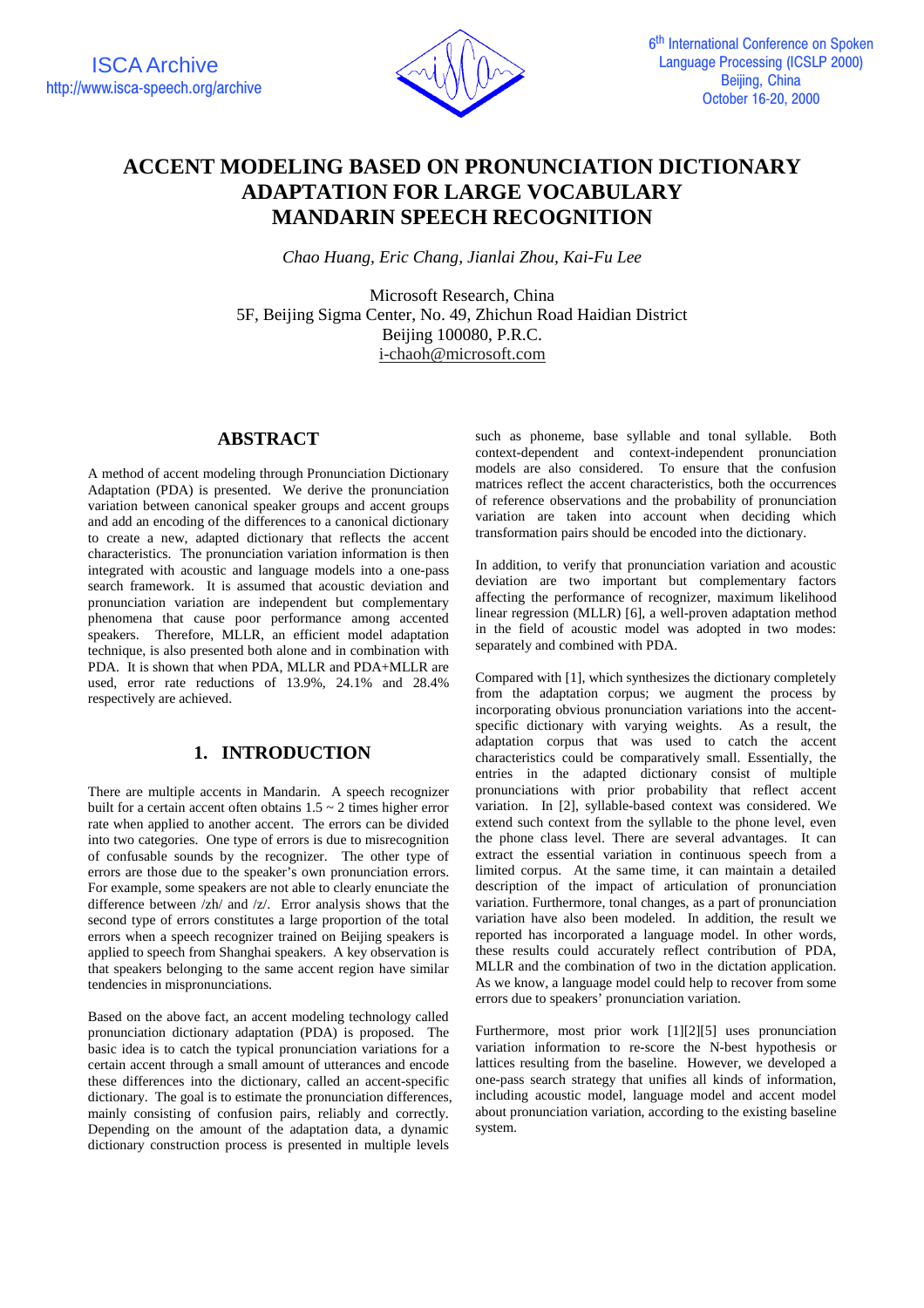In the following section, we will describe in details the PDA algorithm, including the construction of the accent-specific dictionary and its utilization in the search procedure. The experiments and result analysis are given in Section 3. Section 4 summarizes the advantages and weaknesses of this method and promising future directions.

### **2. ACCENT MODELING WITH PDA**

Many adaptation technologies based on acoustic model parameter re-estimation make assumption that speakers, even in different regions, pronounce words according to a predefined and unified manner. Error analyses across different accent regions tell us that this is a poor assumption. For example, a speaker from Shanghai probably utters /shi/ as /si/ in the canonical dictionary (such as the official published one based on pronunciation of Beijing inhabitants). Therefore, a recognizer trained according to the pronunciation criterion of Beijing cannot recognize accurately a Shanghai speaker given such a pronunciation discrepancy. The aim of PDA is to build a pronunciation dictionary suited to the accent-specific group in terms of a "native" recognizer. Luckily, pronunciation variation between accent groups presents certain clear and fixed tendencies. There exist some distinct transformation pairs at the level of phones or syllables. This provides the premise to carry out accent modeling through PDA. The PDA algorithm can be divided into the following stages:

The first stage is to obtain an accurate syllable level transcription of the accent corpus in terms of the phone set of the standard recognizer. To reflect factual pronunciation deviation, no language model was used here. The transcribed result was aligned with the reference transcription through dynamic programming. After the alignments, error pairs can be identified. Here, we just consider the error pairs due to substitution error since insertion and deletion errors are infrequent in Mandarin because of the strict syllable structure. To ensure that the mapping pairs were estimated reliably and representatively, pairs with few observations were cut off. In addition, pairs with low transformation probability were also eliminated to avoid excessive variations for a certain lexicon items. According to the amount of accent corpus, context dependent or context independent mapping pairs with different transfer probability could be selectively extracted at the level of sub-syllable, base-syllable or tone-syllable.

The next step is to construct a new dictionary that reflects the accent characteristics based on the transformation pairs. We encode these pronunciation transfer pairs into the original canonical lexicon, and finally a new dictionary adapted to a certain accent is constructed. In fact, pronunciation variation is realized through multiple pronunciations with corresponding weights. Each dictionary entry can be a word with multiple syllables or just a single syllable. Of course, all the pronunciation variations' weights corresponding the same word should be normalized.

The final step is to integrate the adapted dictionary into the recognition or search framework. Much work makes use of PDA through multiple-pass search strategy [2][5]. In other words, prior knowledge about pronunciation transformation were used to re-score the multiple hypotheses or lattice obtained in the original search procedure. In this paper, we adopt a onepass search mechanism as in WHISPER [3]. Equivalently, the PDA information was utilized at the same time as other information, such as language model and acoustic evaluation. This is illustrated with the following example.

For example: speakers with a Shanghai accent probably uttered "du2-bu4-yi1-shi2" from the canonical dictionary as "du2-bu4 yi1-si2". The adapted dictionary could be as follows:

| shi2<br>$\sin 2(2)$ | shi2<br>si <sub>2</sub> | 0.83<br>0.17 |  |
|---------------------|-------------------------|--------------|--|
| si2                 | si2                     | 1.00         |  |
|                     |                         |              |  |

Therefore, scores of the three partial paths yi1 $\rightarrow$ shi2, yi1 $\rightarrow$ shi2 (2) and yi1 $\rightarrow$ si2 could be computed respectively with formulae  $(1)$   $(2)$   $(3)$ .

 $+w_{PDA} * P_{PDA}(shi2 \mid shi2)$  $Score(shi2 | yil) = w_{LM} * P_{LM}(shi2 | yi1) + w_{AM} * P_{AM}(shi2)$ 

 $(1)$ 

(3)

$$
Score(shi2(2) | yil) = w_{LM} * P_{LM}(shi2(2) | yil)
$$
  
+  $w_{AM} * P_{AM}(shi2(2)) + w_{PDA} * P_{PDA}(shi2(2) | shi2)$   
=  $w_{LM} * P_{LM}(shi2 | yil) + w_{AM} * P_{AM}(si2)$   
+  $w_{PDA} * P_{PDA}(si2 | shi2)$   

$$
Score(sl2 | yil) = w_{LM} * P_{LM}(si2 | yil) + w_{AM} * P_{AM}(si2)
$$
  
+  $w_{PDA} * P_{PDA}(si2 | si2)$ 

Where  $P_{LM}$ ,  $P_{AM}$  and  $P_{PDA}$  stand for the logarithmic score of Language Model (LM), Acoustic Model (AM) and Pronunciation variation respectively.  $w_{LM}$ ,  $w_{AM}$  and  $w_{PDA}$  are the corresponding weight coefficients and adjusted according to experience.

Obviously, the partial path yi1 $\rightarrow$ shi2 (2) has adopted the factual pronunciation (as  $/si2$  /) while keeping the ought-to-be LM, e.g. bigram of ( *shi*2 | *yi*1 ), at the same time, prior information about pronunciation transformation was incorporated. Theoretically, it should outscore the other two paths. As a result, the recognizer successfully recovers from user's pronunciation error using PDA.

# **3. EXPERIMENTS AND RESULT**

### **3.1 System and Corpus**

Our baseline system is an extension of the Microsoft Whisper speech recognition system [3] that focuses on Mandarin characteristics, e.g. pitch and tone have been successfully incorporated [4]. The acoustic model was trained on a database of 100,000 sentences collected from 500 speakers (train\_set,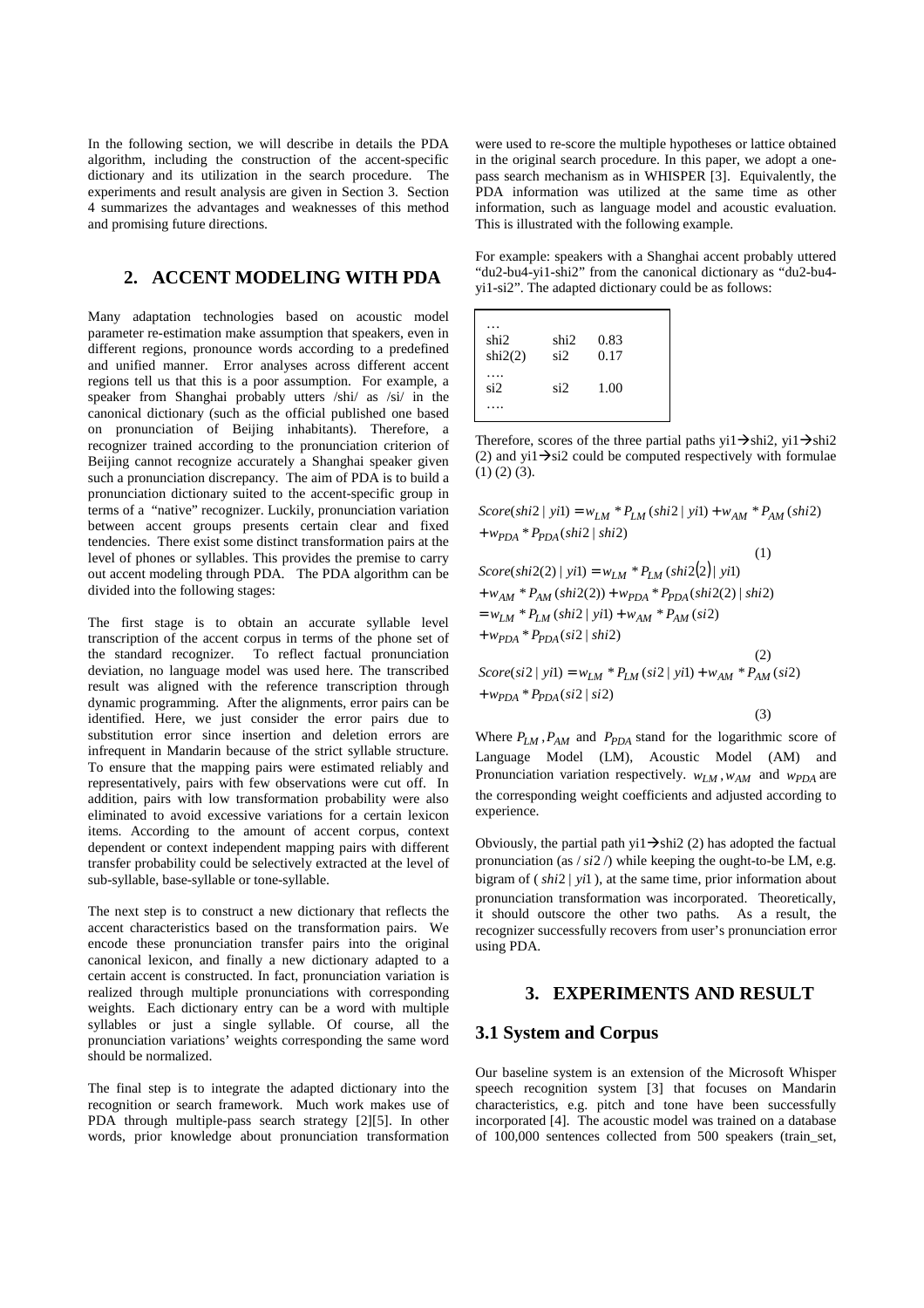male and female half each, here we only use 250 male speakers) coming from Beijing area. The baseline dictionary is based on an official published dictionary that is consistent with the base recognizer. The language model is tonal syllable trigram with perplexity of 98 on the test corpus. Other data sets are as follows:

- Dictionary Adaptation Set (pda\_set): 24 male speakers from Shanghai area, at most 250 sentences or phrases from each speaker;
- Test Set (Test\_set) 10 male speakers, 20 utterances from each speaker;
- MLLR adaptation sets (mllr\_set): Same speaker set as test sets, at most another 180 sentences from each speaker;
- Accent specific SH model (SH\_set): 480 speakers from Shanghai area, at most 250 sentences or phrase from each speaker. (Only 290 male speakers used)

# **3.2 Analysis**

2000 sentences from pda\_set were transcribed with the benchmark recognizer in term of standard sets and syllable loop grammar. Dynamic programming was applied to these results and many interesting linguistic phenomena were observed.

#### **3.2.1 Front nasal and back nasal**

Final ING and IN are often exchangeable, while ENG are often uttered into EN and not vice versa. This is shown in Table 1.

| Canonical    | Observed    | Prob. | Canonical    | Observed       | Prob. |
|--------------|-------------|-------|--------------|----------------|-------|
| Pron.        | Pron.       | (% )  | Pron.        | Pron.          | (% )  |
| <b>OIN</b>   | <b>OING</b> | 47.37 | <b>OING</b>  | <b>OIN</b>     | 19.80 |
| LIN          | <b>LING</b> | 41.67 | <b>LING</b>  | LIN            | 18.40 |
| <b>MIN</b>   | <b>MING</b> | 36.00 | <b>MING</b>  | MIN            | 42.22 |
| YIN          | <b>YING</b> | 35.23 | <b>YING</b>  | YIN            | 39.77 |
| <b>XIN</b>   | <b>XING</b> | 33.73 | <b>XING</b>  | XIN            | 33.54 |
| JIN          | <b>JING</b> | 32.86 | <b>JING</b>  | JIN            | 39.39 |
| <b>PIN</b>   | <b>PING</b> | 32.20 | <b>PING</b>  | <b>PIN</b>     | 33.33 |
| (IN)         | (ING)       | 37.0  | (ING)        | $(\mathbb{N})$ | 32.4  |
| <b>RENG</b>  | <b>REN</b>  | 55.56 | <b>SHENG</b> | <b>SHEN</b>    | 40.49 |
| <b>GENG</b>  | <b>GEN</b>  | 51.72 | <b>CHENG</b> | <b>CHEN</b>    | 25.49 |
| <b>ZHENG</b> | <b>ZHEN</b> | 46.27 | <b>NENG</b>  | <b>NEN</b>     | 24.56 |
| <b>MENG</b>  | <b>MEN</b>  | 40.74 | (ENG)        | (EN)           | 40.7  |

**Table 1:** front nasal and back nasal mapping pairs of accent speaker in term of standard phone set.

#### **3.2.2 ZH (SH, CH) VS. Z (S, C)**

| Canonical<br>Pron. | Observed<br>Pron. | Prob.<br>$(\%)$ | Canonical<br>Pron. | Observed<br>Pron. | Prob.<br>(% ) |
|--------------------|-------------------|-----------------|--------------------|-------------------|---------------|
| <b>ZHI</b>         | ZI                | 17.26           | <b>CHAO</b>        | CAO               | 37.50         |
| <b>SHI</b>         | SI                | 16.72           | <b>ZHAO</b>        | ZAO               | 29.79         |
| <b>CHI</b>         | CI                | 15.38           | <b>ZHONG</b>       | <b>ZONG</b>       | 24.71         |
| <b>ZHU</b>         | ZU                | 29.27           | <b>SHAN</b>        | <b>SAN</b>        | 19.23         |
| <b>SHU</b>         | SU                | 16.04           | <b>CHAN</b>        | <b>CAN</b>        | 17.95         |
| <b>CHU</b>         | CU                | 20.28           | <b>ZHANG</b>       | ZANG              | 17.82         |

**Table 2:** Syllable mapping pairs of accented speakers in term of standard phone set.

Because of phonemic diversity, it is hard for Shanghai speakers to utter initial phoneme like /zh/, /ch/ and /sh/. As a result, syllables that include such phones are uttered into syllables initialized with /z/, /s/ and /c/, as shown in Table 2. It reveals a strong correlation with phonological observations.

## **3.3 Result**

In this subsection, we report our result with PDA only, MLLR only and the combination of PDA and MLLR sequentially. To measure the impact of different baseline system on the PDA and MLLR, the performance of accent-dependent SI model and mixed accent groups SI model are also present in both syllable accuracy and character accuracy for LVCSR.

#### **3.3.1 PDA Only**

Starting with many kinds of mapping pairs, we first remove pairs with fewer observation and poor variation probability, and encode the remaining pairs into dictionary. Table 3 shows the result when we use 37 transformation pairs, mainly consisting of pairs shown in Table 1 and Table 2.

| Dictionary          | Syllable Error Rate (%) |
|---------------------|-------------------------|
| <b>Baseline</b>     | 23.18                   |
| $+$ PDA (w/o Prob.) | $20.48 (+11.6%)$        |
| $+PDA$ (with Prob.) | $19.96 (+13.9%)$        |

**Table 3:** Performance of PDA (37 transformation pairs used in PDA)

#### **3.3.2 MLLR**

To evaluate the acoustic model adaptation performance, we carry out the MLLR experiments. All phones (totally 187) were classified into 65 regression classes. Both diagonal matrix and bias offset were used in the MLLR transformation matrix. Adaptation set size ranging from 10 to 180 utterances for each speaker was tried. Results are shown in the Table 4. It is shown that when the number of adaptation utterances reaches 20, relative error reduction is more than 22%.

| # Adaptation<br>Sentences        | $\theta$                                  | 10 | 20 | 30 | 45 | 90                                 | 180 |
|----------------------------------|-------------------------------------------|----|----|----|----|------------------------------------|-----|
| MLLR                             | 23.18 21.48 17.93 17.59 16.38 15.89 15.50 |    |    |    |    |                                    |     |
| Error reduction<br>(Based on SI) |                                           |    |    |    |    | 7.33 22.65 24.12 29.34 31.45 33.13 |     |

**Table 4:** Performance of MLLR with different adaptation sentences

#### **3.3.3 Combined PDA and MLLR**

Based on the assumption that PDA and MLLR can be complementary adaptation technologies from the pronunciation variation and acoustic characteristics respectively, experiment combining MLLR and PDA were carried out. Compared with performance without adaptation at all, 28.4% was achieved (only 30 utterances used for each person). Compared with MLLR alone, a further 5.7% was improved.